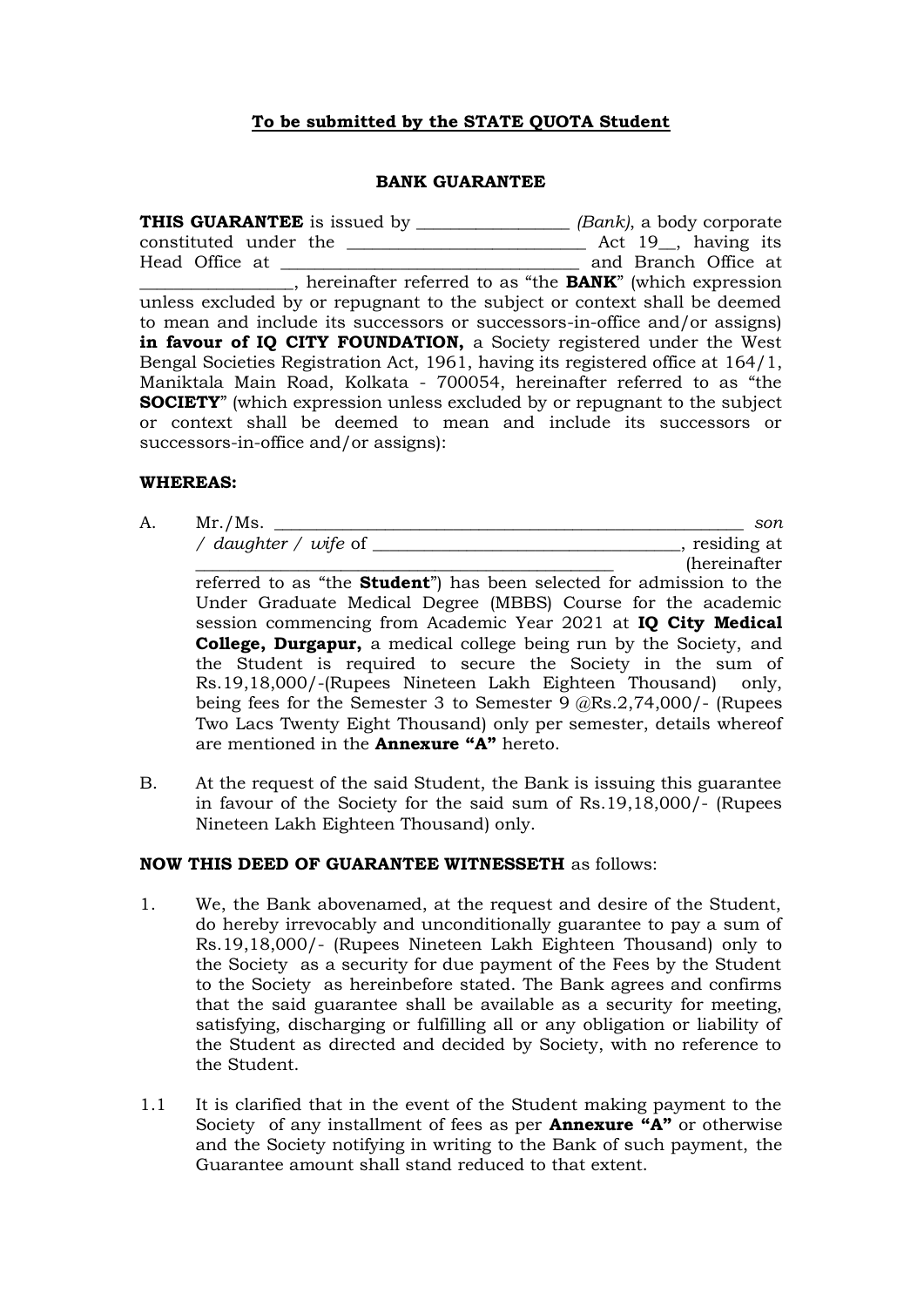- 2. The Bank hereby agrees that if in the opinion of the Society, the Student has failed to make payment of any installment of fees, or has been or may become unable to meet, satisfy, discharge or fulfill any obligation liability or commitment or any part thereof to the Society, then without prejudice to the rights of the Society under its rules, bye-laws or regulations or otherwise, the Society may at any time thereafter and without giving any notice to the Student invoke this guarantee to meet the aforesaid obligations, liabilities or commitments of the Student.
- 2.1 It is clarified that in case the Obligor / Student quits or does not or is unable to pursue or complete the said Course for any reason whatsoever, then the Society may at any time thereafter and without giving any notice to the Student invoke this guarantee and the Bank shall make payment of the entire guarantee amount (or the residue thereof as may remain) to the Society without any demur, protest or contestation.
- 3. The Bank undertakes that it shall, on first demand of the Society, without any demur, protest or contestation and without any reference to the Student and notwithstanding any contestation by the Student, pay to the Society the entire guarantee amount (or the residue thereof as may remain) as may be demanded by the Society from time to time. The decision of the Society as to the obligations or liabilities or commitments of the Student and the amount claimed shall be final and binding on the Bank, and any demand made on the Bank shall be conclusive as regards the amount due and payable by the Bank under this guarantee.
- 4. The guarantee shall be a continuing guarantee and remain operative in respect of each of the obligations, liabilities or commitments of the Student severally and may be enforced as such in the discretion of the Society, as if each of the obligations, liabilities or commitments had been separately guaranteed by the Bank. The guarantee shall not be considered as cancelled or in any way be affected on any demand being raised by Society but shall continue and remain in operation in respect of all subsequent obligations, liabilities or commitments of the Student. However the maximum aggregate liability of the Bank during the validity of the guarantee shall be restricted to an aggregate sum of Rs.19,18,000/- (Rupees Nineteen Lakh Eighteen Thousand) only.
- 5. Society shall be at liberty to vary, amend, change or alter any terms or conditions or its rules or bye laws or regulations from time to time, without thereby affecting its rights against the Student or the Bank or any other security belonging to Student now or hereafter held or taken by Society at any time. The discretion to make demands under this guarantee shall exclusively be that of Society and Society is entitled to demand hereunder notwithstanding being in possession of any deposits or other securities of the Student.
- 6. The validity of this guarantee shall not be affected in any manner whatsoever if Society takes any action against the Student including declaration of a defaulter, suspension or expulsion of the Student.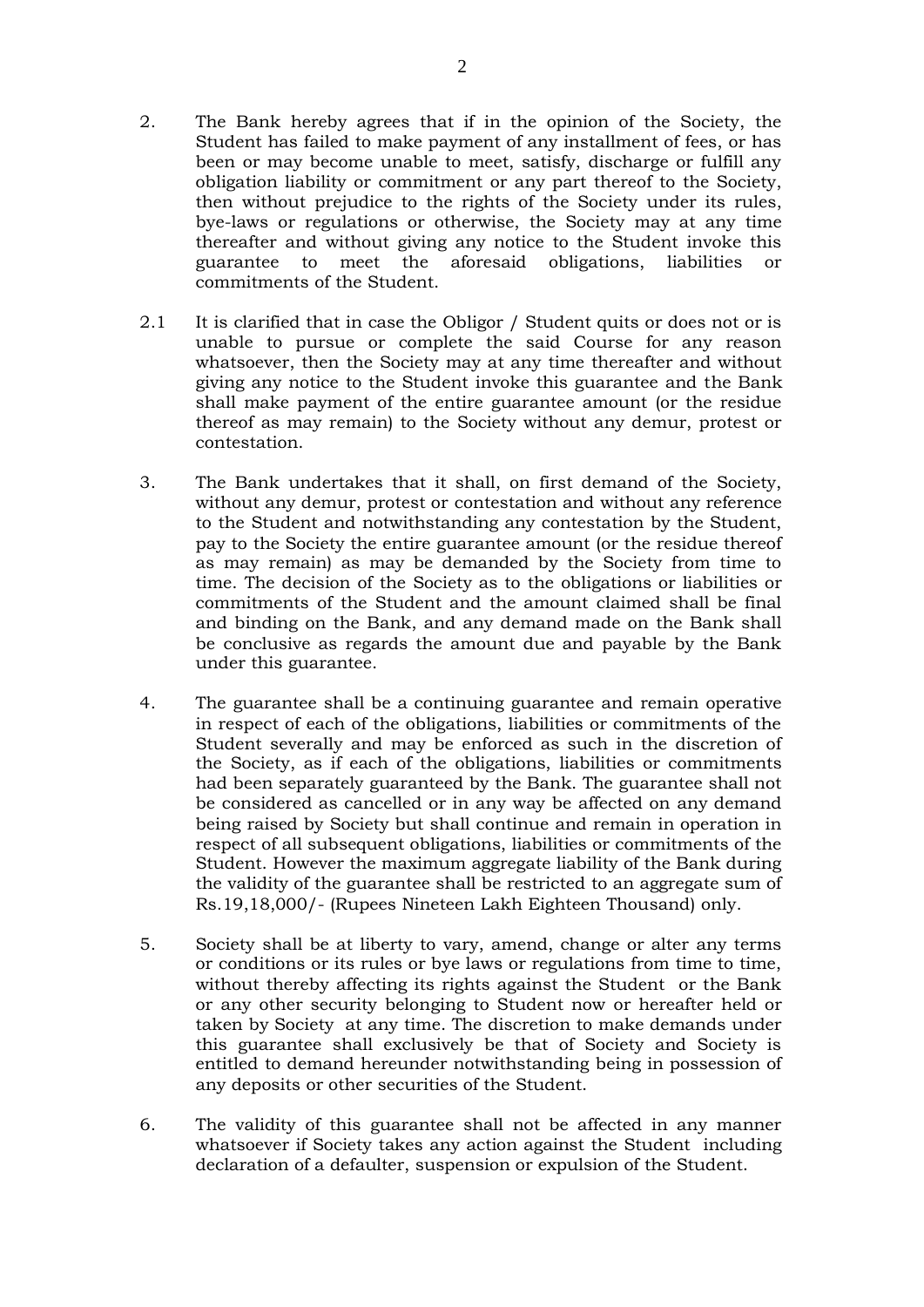- 7. This guarantee shall not be affected by any change to the constitution of Society or the Bank and it shall remain in force notwithstanding any forbearance or indulgence that may be shown by the Society to the Student.
- 8. The Bank undertakes to pay to the Society on simple demand, the amount(s) hereby guaranteed immediately after being served with a written notice(s) requiring the payment of the amount or any part thereof either by hand delivery or by Registered Post or by Speed Post or email without demur and without requiring the Society to invoke any legal remedy that may be available to them to compel the Bank to pay the same even if the Bank or the Student consider such demand of the Society as unjustified.
- 9. This guarantee may be invoked by Society in part(s) or in full without affecting its rights to invoke this guarantee for any liabilities that may devolve later.
- 10. The Bank undertakes not to amend or revoke this guarantee or reduce the amount during its currency except with the previous consent of the Society in writing and this guarantee shall be a continuous and irrevocable guarantee upto a sum of Rs.19,18,000/- (Rupees Nineteen Lakh Eighteen Thousand) only.
- 11. Notwithstanding anything mentioned herein above:
	- a) The liability of the Bank under this guarantee shall not exceed Rs.19,18,000/- (Rupees Nineteen Lakh Eighteen Thousand) only.
	- b) This guarantee is valid upto 16<sup>th</sup> August, 2025.
	- c) The Bank is liable to pay the guaranteed amount or any part thereof under this Bank Guarantee only if the Society serves upon the Bank written claim(s) or demand(s) from time to time either by hand delivery or by Registered Post or by Speed Post or email, the last of such claims and demands to be made on or before 16th August, 2025.
- 12. This Bank Guarantee is subject to jurisdiction of Kolkata or any other Court of competence in West Bengal.

**IN WITNESS WHEREOF** the Bank has executed this Guarantee on the \_\_\_\_\_\_\_\_ day of \_\_\_\_\_\_\_\_\_\_\_\_ Two Thousand \_\_\_\_\_\_\_\_\_\_\_\_ at \_\_\_\_\_\_\_\_\_\_\_\_\_\_\_ through the duly authorised representative of the Bank.

**SIGNED SEALED AND DELIVERED** on behalf of the **BANK** by signature of authorised representative of the Bank namely \_\_\_\_\_\_\_\_\_\_\_\_\_\_\_ *(designation address of the branch)* at \_\_\_\_\_\_\_\_\_\_ in the presence of: